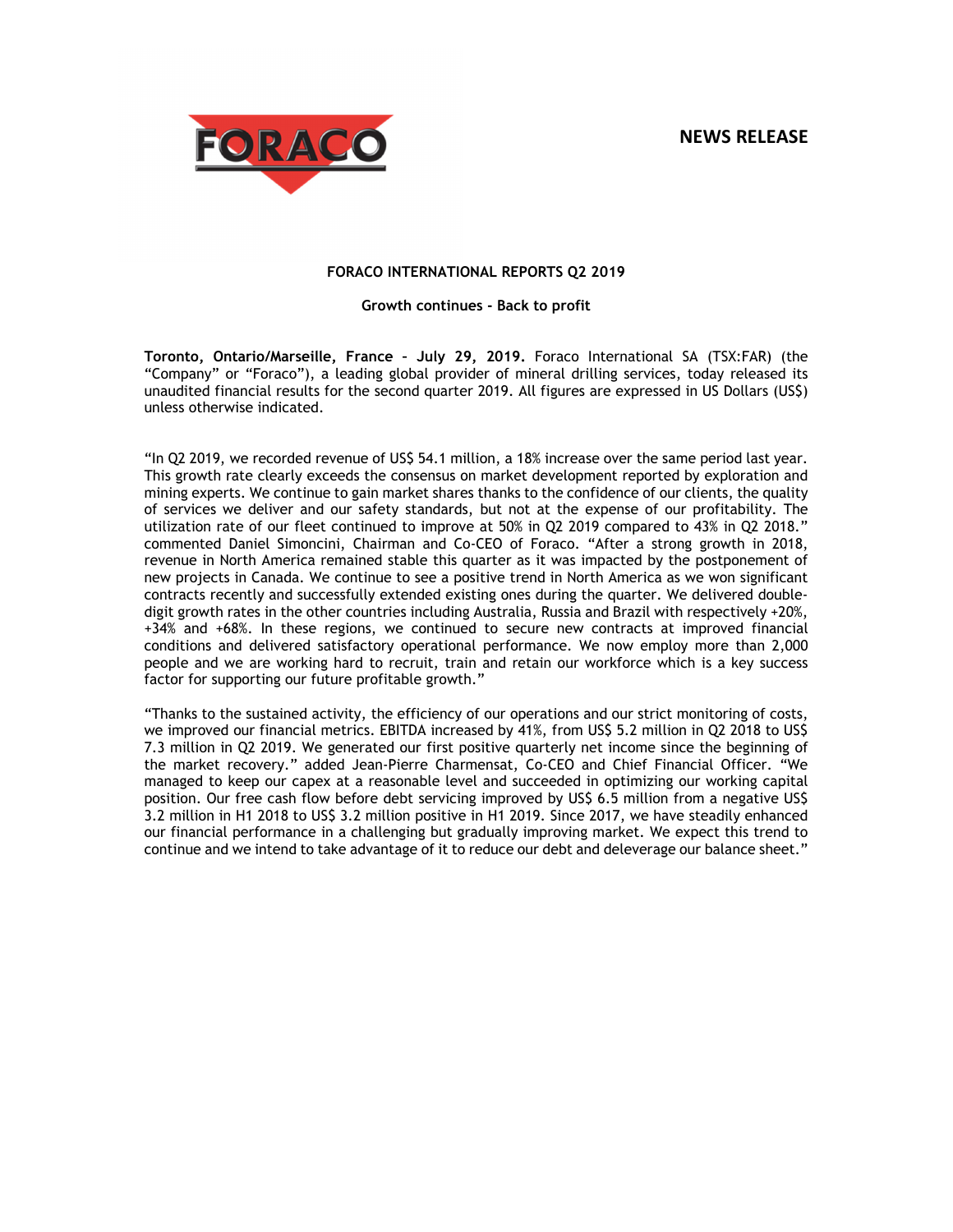# **Highlights – Q2 2019**

## *Revenue*

- Q2 2019 revenue amounted to US\$ 54.1 million compared to US\$ 45.7 million in Q2 2018, an increase of 18%.
- The rigs utilization rate was 50% in Q2 2019 compared to 43% in Q2 2018 and 46% in Q1 2019

# *Profitability*

- The Q2 2019 gross margin including depreciation within cost of sales was US\$ 8.5 million (or 15.7% of revenue) compared to US\$ 6.2 million (or 13.5% of revenue) in Q2 2018, this improvement is mainly due to increased revenue, improvement of contracts gross margin rate and a better absorption of fixed operational costs.
- During the quarter, EBITDA amounted to US\$ 7.3 million (or 13.6% of revenue), compared to US\$ 5.2 million (or 11.4% of revenue) for the same quarter last year.

# **Highlights – H1 2019**

## *Revenue*

 H1 2019 revenue amounted to US\$ 99.3 million compared to US\$ 85.7 million in H1 2018, an increase of 16%.

## *Profitability*

- H1 2019 gross margin including depreciation within cost of sales was US\$ 12.7 million (or 12.8% of revenue) compared to US\$ 9.2 million (or 10.7% of revenue) in H1 2018. This improvement is mainly due to increased revenue, improvement of contracts gross margin rate and a better absorption of fixed operational costs.
- During the semester, EBITDA amounted to US\$ 10.8 million (or 10.9% of revenue), compared to US\$ 7.5 million (or 8.7% of revenue) for the same period last year.

## *Net debt*

• The net debt excluding the impact of the implementation of IFRS 16 was US\$ 133.3 million as at June 30, 2019 compared to US\$ 130.4 million as at December 31, 2018. The increase is mainly linked to capitalized interests (US\$ 2.8 million). The net debt including the impact of IFRS 16 implementation is US\$ 137.3 million as at June 30, 2019.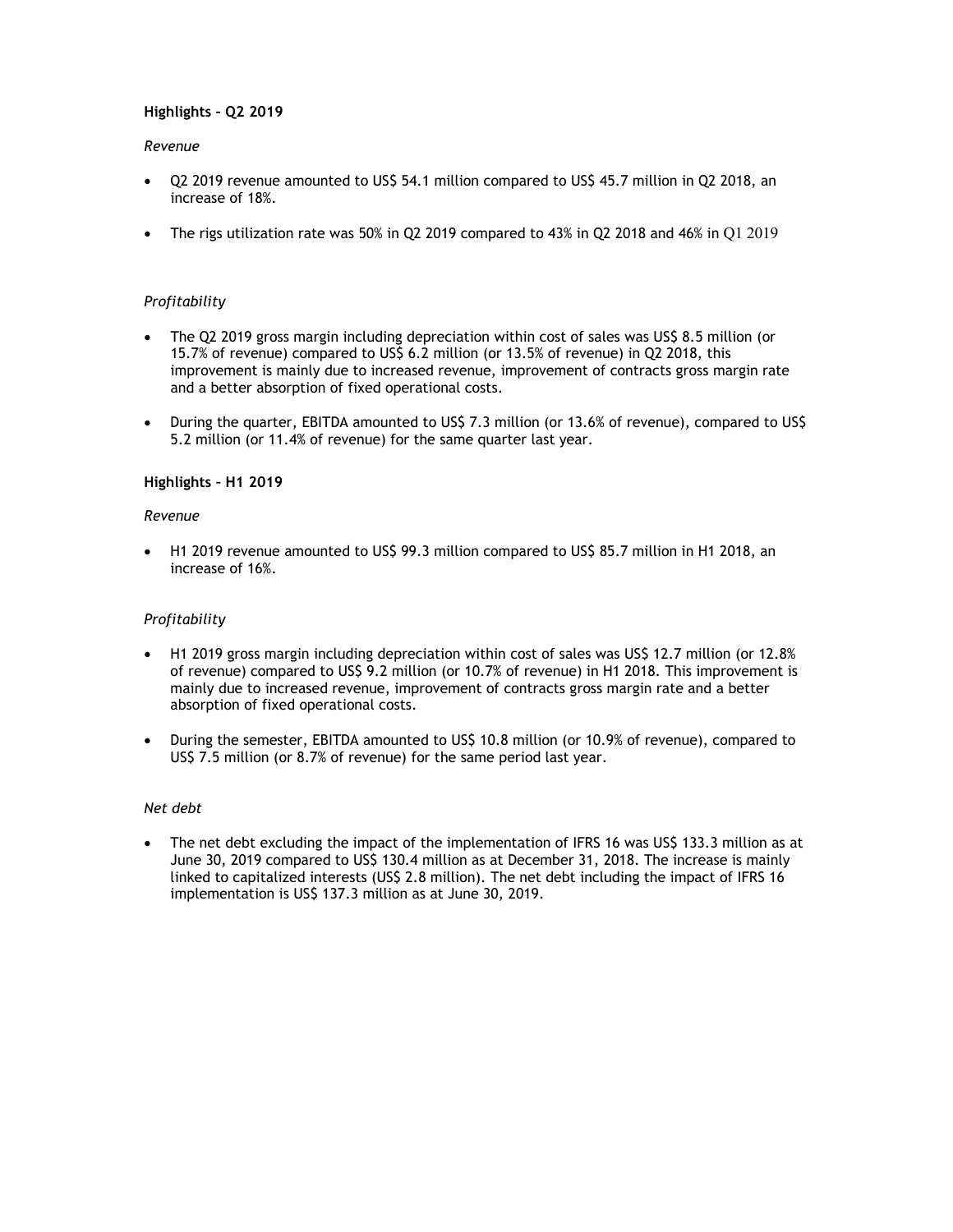# **Selected financial data**

| (In thousands of US\$)<br>(unaudited) | Three-month period ended<br><b>June 30,</b> |          | Six-month period ended<br><b>June 30,</b> |          |  |
|---------------------------------------|---------------------------------------------|----------|-------------------------------------------|----------|--|
|                                       | 2019                                        | 2018     | 2019                                      | 2018     |  |
| Revenue                               | 54,093                                      | 45,694   | 99,295                                    | 85,701   |  |
| Gross profit (1)                      | 8,466                                       | 6,182    | 12,703                                    | 9,153    |  |
| As a percentage of sales              | 15.7%                                       | 13.5%    | 12.8%                                     | 10.7%    |  |
| <b>EBITDA</b>                         | 7,344                                       | 5,193    | 10,788                                    | 7,451    |  |
| As a percentage of sales              | 13.6%                                       | 11.4%    | 10.9%                                     | 8.7%     |  |
| Operating profit / (loss)             | 2,979                                       | 1,044    | 2,053                                     | (1, 156) |  |
| As a percentage of sales              | 5.5%                                        | 2.3%     | 2.1%                                      | $-1.3%$  |  |
| Profit / (loss) for the<br>period     | 1,291                                       | (1, 466) | (2,642)                                   | (6, 140) |  |
| Attributable to:                      |                                             |          |                                           |          |  |
| Equity holders of the<br>Company      | 597                                         | (1,782)  | (3, 382)                                  | (5, 946) |  |
| Non-controlling interests             | 694                                         | 316      | 740                                       | (194)    |  |
| EPS (in US cents)                     |                                             |          |                                           |          |  |
| <b>Basic</b>                          | 0.66                                        | (1.99)   | (3.77)                                    | (6.63)   |  |
| <b>Diluted</b>                        | 0.64                                        | (1.99)   | (3.77)                                    | (6.63)   |  |

**(1)This line item includes amortization and depreciation expenses related to operations**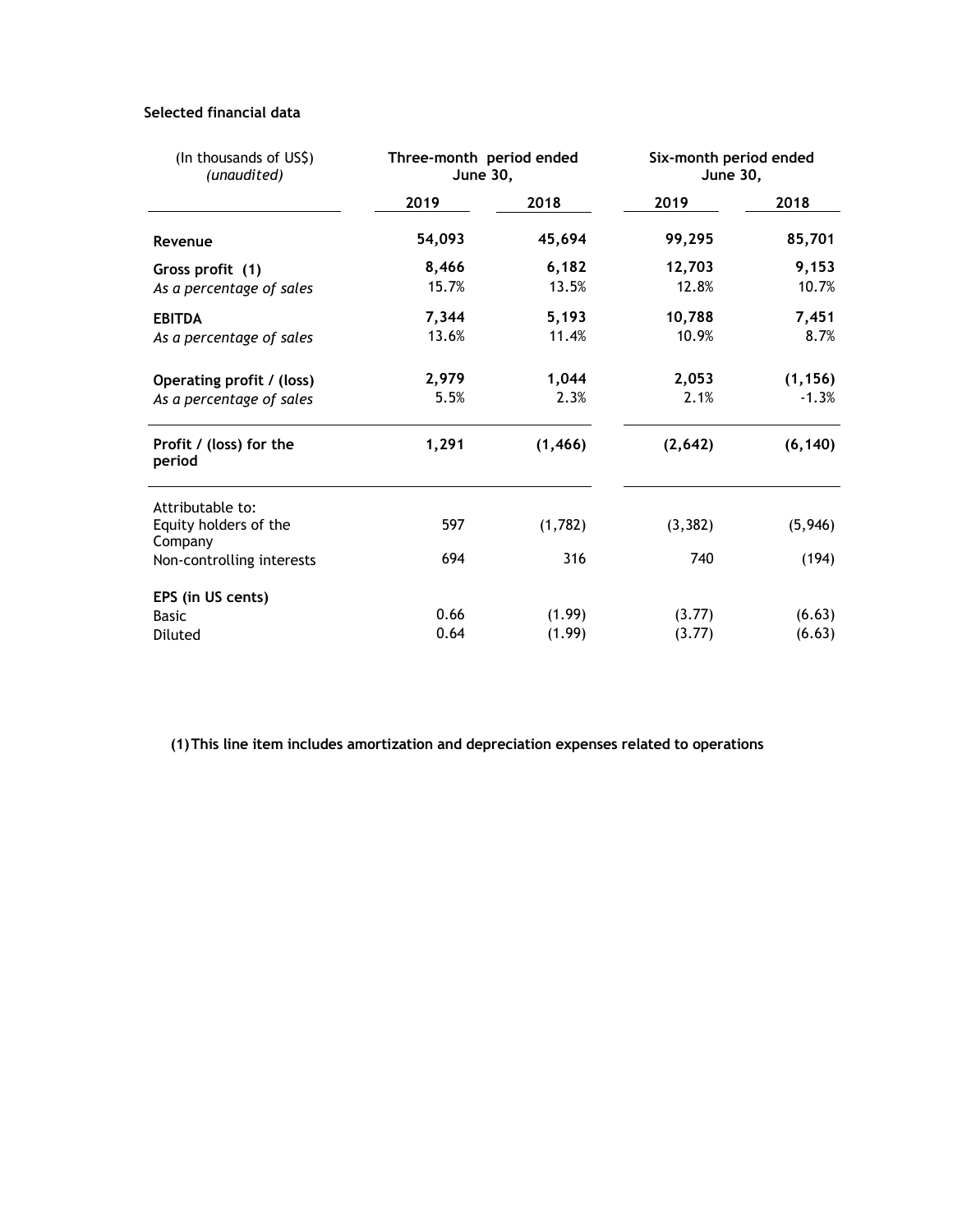## **Financial results**

## *Revenue*

| (In thousands of US\$) - (unaudited)<br>Reporting segment | Q2 2019 | % change   | Q2 2018 | H1 2019 | % change   | H <sub>1</sub> 2018 |
|-----------------------------------------------------------|---------|------------|---------|---------|------------|---------------------|
|                                                           | 52,189  | 17%        | 44,696  | 95,844  | 15%        | 83,089              |
|                                                           | 1,904   | <u>91%</u> | 998     | 3,451   | <u>32%</u> | 2,612               |
| Total revenue                                             | 54,093  | <u>18%</u> | 45,694  | 99,295  | <u>16%</u> | 85,701              |
|                                                           |         |            |         |         |            |                     |
| Geographic region                                         |         |            |         |         |            |                     |
| Europe, Middle East and Africa                            | 15,936  | 21%        | 13.157  | 25,133  | 7%         | 23,423              |
| South America                                             | 12,892  | 59%        | 8.104   | 22,649  | 41%        | 16,043              |
| North America                                             | 15,370  | $-3%$      | 15,804  | 34,463  | 9%         | 31,640              |
|                                                           | 9,895   | <u>15%</u> | 8,629   | 17,050  | 17%        | <u>14,595</u>       |
| Total revenue                                             | 54,093  | <u>18%</u> | 45,694  | 99,295  | <u>16%</u> | 85,701              |

#### **Q2 2019**

Q2 2019 revenue amounted to US\$ 54.1 million compared to US\$ 45.7 million in Q2 2018, an increase of 18%.

In EMEA, revenue increased by 21%, to US\$ 15.9 million in Q2 2019 from US\$ 13.2 million in Q2 2018, as a result of increased activity in both Africa and Russia.

Revenue in South America increased by 59% at US\$ 12.9 million in Q2 2019 (US\$ 8.1 million in Q2 2018). The activity in Brazil increased by 68% thanks to increased activity with major clients and restart of activity with junior companies. Chile and Argentina also contributed to the growth.

Expressed in US\$, revenue in North America slightly decreased by 3% to US\$ 15.4 million in Q2 2019 from US\$ 15.8 million in Q2 2018. In Canadian dollars, the revenue was stable compared to the same quarter last year.

In Asia Pacific, Q2 2019 revenue amounted to US\$ 9.9 million, an increase of 15% mainly due to the increased volume with our existing clients.

## **H1 2019**

H1 2019 revenue amounted to US\$ 99.3 million compared to US\$ 85.7 million in H1 2018, an increase of 16%.

In EMEA, revenue increased by 7%, to US\$ 25.1 million in H1 2019 from US\$ 23.4 million in H1 2018, as a result of increased activity in Russia partially compensated by a decreased activity in France and Africa.

Revenue in South America increased by 41% at US\$ 22.6 million in H1 2019 (US\$ 16.0 million in H1 2018). The activity in Brazil increased by 72% thanks to growing activity with major clients and restart of activity with junior companies.

Revenue in North America increased by 9% to US\$ 34.5 million in H1 2019 from US\$ 31.6 million in H1 2018. This increase is mainly due to new developments in underground activity since last year, as well as continued sustained activity with major clients.

In Asia Pacific, H1 2019 revenue amounted to US\$ 17.1 million, an increase of 17% mainly due to the increased volume with our existing clients and start of new contracts.

## *Gross profit*

| (In thousands of US\$) - (unaudited) | 02 2019              | % change          | Q2 2018 | H <sub>1</sub> 2019  | % change          | H <sub>1</sub> 2018 |
|--------------------------------------|----------------------|-------------------|---------|----------------------|-------------------|---------------------|
| Reporting segment                    |                      | 27%               | 6.440   |                      | 35%               | 9.114               |
|                                      | 8.186<br><u> 280</u> |                   | (258)   | 12.263<br><u>440</u> |                   | <u>39</u>           |
| Total gross profit / (loss) $\ldots$ | 8,466                | <u>n/a</u><br>37% | 6,182   | 12.703               | <u>n/a</u><br>39% | 9,153               |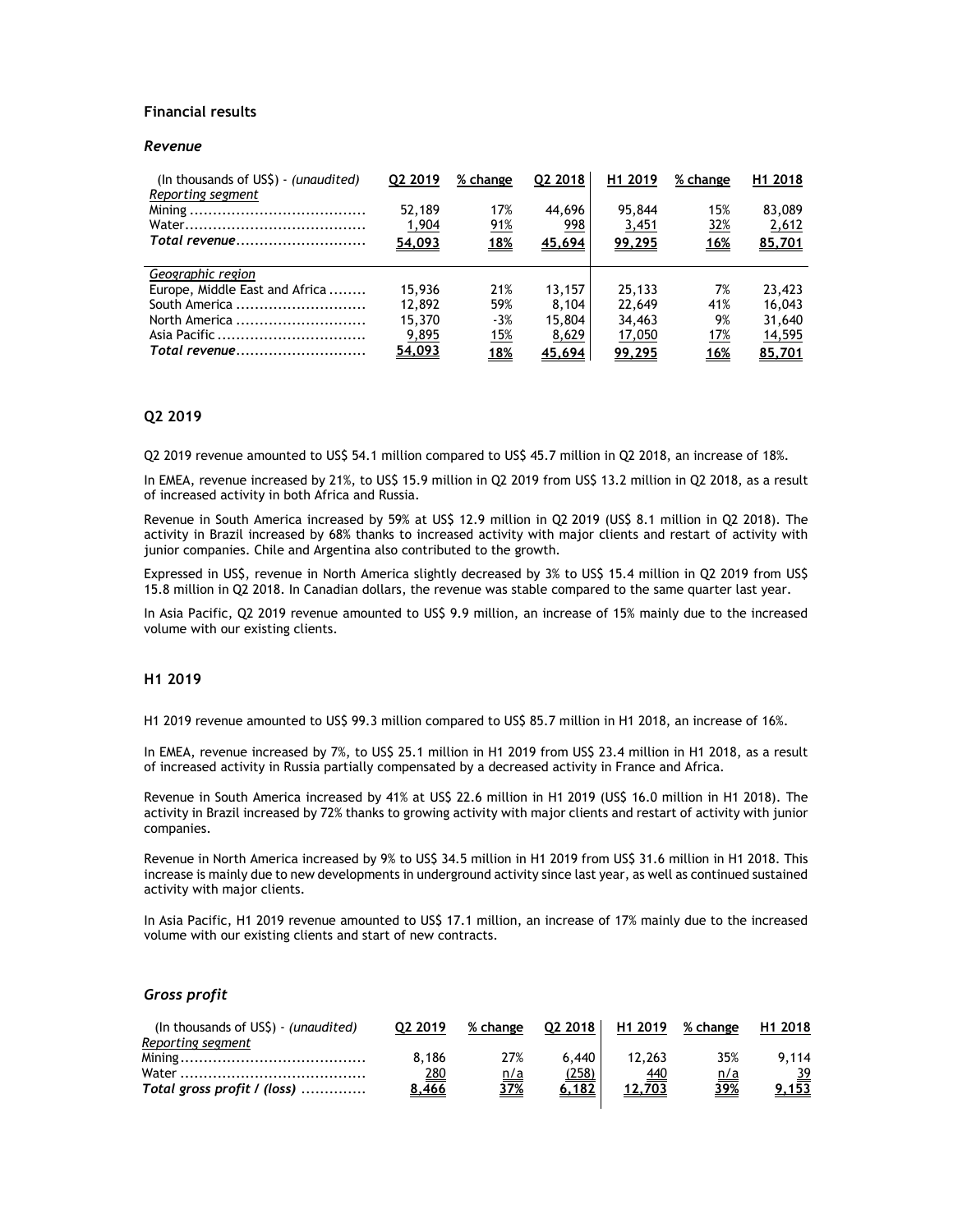## **Q2 2019**

The Q2 2019 gross margin including depreciation within cost of sales was US\$ 8.5 million (or 15.7% of revenue) compared to US\$ 6.2 million (or 13.5% of revenue) in Q2 2018, this improvement is mainly due to increased revenue, improvement of contracts gross margin rate and a better absorption of fixed operational costs.

## **H1 2019**

The H1 2019 gross margin including depreciation within cost of sales was US\$ 12.7 million (or 12.8% of revenue) compared to US\$ 9.2 million (or 10.7% of revenue) in H1 2018, this improvement is mainly due to increased revenue, improvement of contracts gross margin rate and a better absorption of fixed operational costs.

#### *Selling, General and Administrative Expenses*

| (In thousands of USS) - (unaudited)             | 02 2019 | % change Q2 2018   H1 2019 % change H1 2018 |       |        |    |        |
|-------------------------------------------------|---------|---------------------------------------------|-------|--------|----|--------|
| Selling, general and administrative<br>expenses | 5.487   | 7%                                          | 5.138 | 10.650 | 3% | 10,309 |

## **Q2 2019**

SG&A increased by 7% compared to the same quarter last year. As a percentage of revenue, SG&A decreased from 11.2% in Q2 2018 to 10.1% in Q2 2019.

#### **H1 2019**

SG&A increased by 3% compared to the same period last year. As a percentage of revenue, SG&A decreased from 12.0% in H1 2018 to 10.7% in H1 2019.

## *Operating result*

| (In thousands of US\$) - (unaudited) | 02 2019      | % change    | 02 2018 | H <sub>1</sub> 2019 | % change H1 2018 |         |
|--------------------------------------|--------------|-------------|---------|---------------------|------------------|---------|
| Reporting segment                    |              |             |         |                     |                  |         |
|                                      | 2.892        | 105%        | 1.414   | 983. ا              | n/a              | (567)   |
|                                      |              | <u>n/a</u>  | (370)   |                     | <u>n/a</u>       | (589)   |
| Total operating profit / (loss).     | <u>2,979</u> | <u>185%</u> | 1,044   | 2,053               | n/a              | (1.156) |

## **Q2 2019**

The operating profit was US\$ 3.0 million, a US\$ 1.9 million improvement as a result of increased activity, improved gross margin and controlled SG&A expenses.

## **H1 2019**

The operating profit was US\$ 2.1 million, a US\$ 3.2 million improvement as a result of increased activity, improved gross margin and stabilization of SG&A expenses.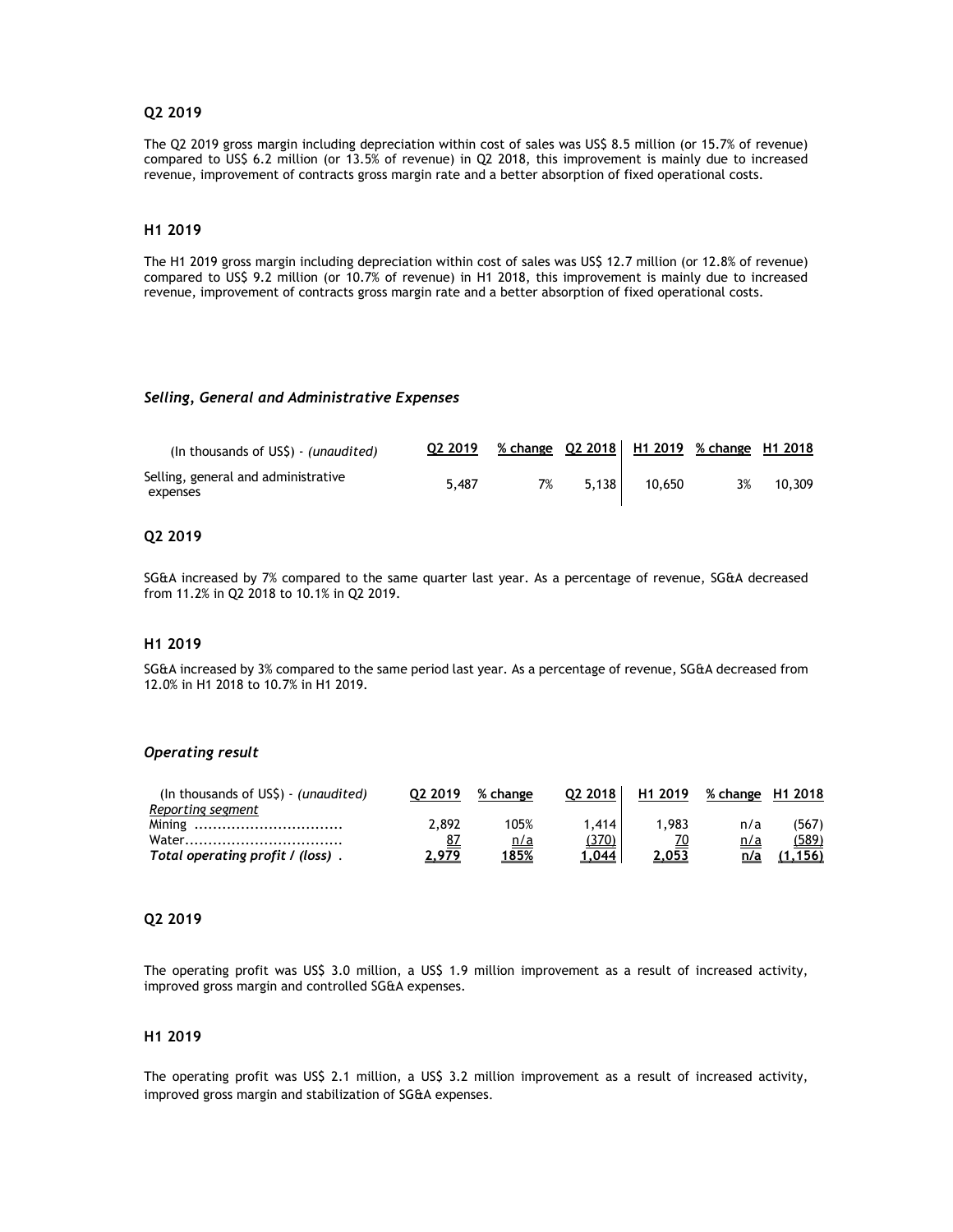## *Financial position*

The following table provides a summary of the Company's cash flows for H1 2019 and H1 2018:

| (In thousands of US\$)                                           | H <sub>1</sub> 2019 | H <sub>1</sub> 2018 |
|------------------------------------------------------------------|---------------------|---------------------|
| Cash generated by operations before working capital requirements | 10,788              | 7,564               |
| Working capital requirements                                     | (174)               | (4,369)             |
| Income tax paid (received)                                       | (1,540)             | (536)               |
| Purchase of equipment in cash                                    | (5, 736)            | (5,823)             |
| Free Cash Flow before debt servicing                             | 3,339               | (3, 164)            |
| Debt variance                                                    | (1, 567)            | 2,639               |
| Interests paid                                                   | (1,707)             | (1, 914)            |
| Acquisition of treasury shares                                   | (14)                | (50)                |
| Net cash generated / (used in) financing activities              | (3,288)             | 675                 |
| Net cash variation                                               | 51                  | (2,489)             |
| Foreign exchange differences                                     | (755)               | (728)               |
| Variation in cash and cash equivalents                           | (704)               | (3,217)             |

In H1 2019, the cash generated from operations before working capital requirements amounted to US 10.8 million compared to US\$ 7.6 million in H1 2018.

In H1 2019, the working capital requirement was stable. This is to be compared with a US\$ (4.4) million need in H1 2018 penalized by a reduced activity in Q4 2017.

During the semester, Capex amounted to US\$ 5.7 million in cash, compared to US\$ 5.8 million in cash in H1 2018. The Capex mainly relates to major rigs overhauls, ancillary equipment and rods.

Free cash flow before debt servicing was US\$ 3.3 million in H1 2019 compared to US\$ (3.2) million in H1 2018.

As at June 30, 2019, cash and cash equivalents totaled US\$ 10.4 million compared to US\$ 11.1 million as at December 31, 2018. Cash and cash equivalents are mainly held at or invested within top tier financial institutions.

As at June 30, 2019, net debt excluding IFRS 16 implementation amounted to US\$ 133.3 million (US\$ 130.4 million as at December 31, 2018 and US\$ 127.2 million as at June 30, 2018).

Bank guarantees as at June 30, 2019 totaled US\$ 1.9 million compared to US\$ 4.0 million as at December 31, 2018. The Company benefits from a confirmed contract guarantee line of  $\epsilon$  12.7 million (US\$ 14.4 million).

#### *Going concern and impairment testing*

Going concern is assessed based on internal forecasts and projections that take into account the trend in the business in which the Company operates and its capacity to address the market and deliver its services. On the basis of the above, the Company believes that it will have adequate financial resources to continue in operation for a period of at least twelve months. Accordingly, the Company continues to adopt the going concern basis in preparing its financial statements.

As part of the May 2017 debt reorganization, certain key financial covenants were set including minimum cash, leverage ratio and limitation to capital expenditure. In December 2018, a new set of covenants applicable to the year 2019 was agreed with the lenders. As at June 30, 2019, the Company met its covenants. Nothing indicates that the Company will not respect its covenants going forward within the next 12 month period.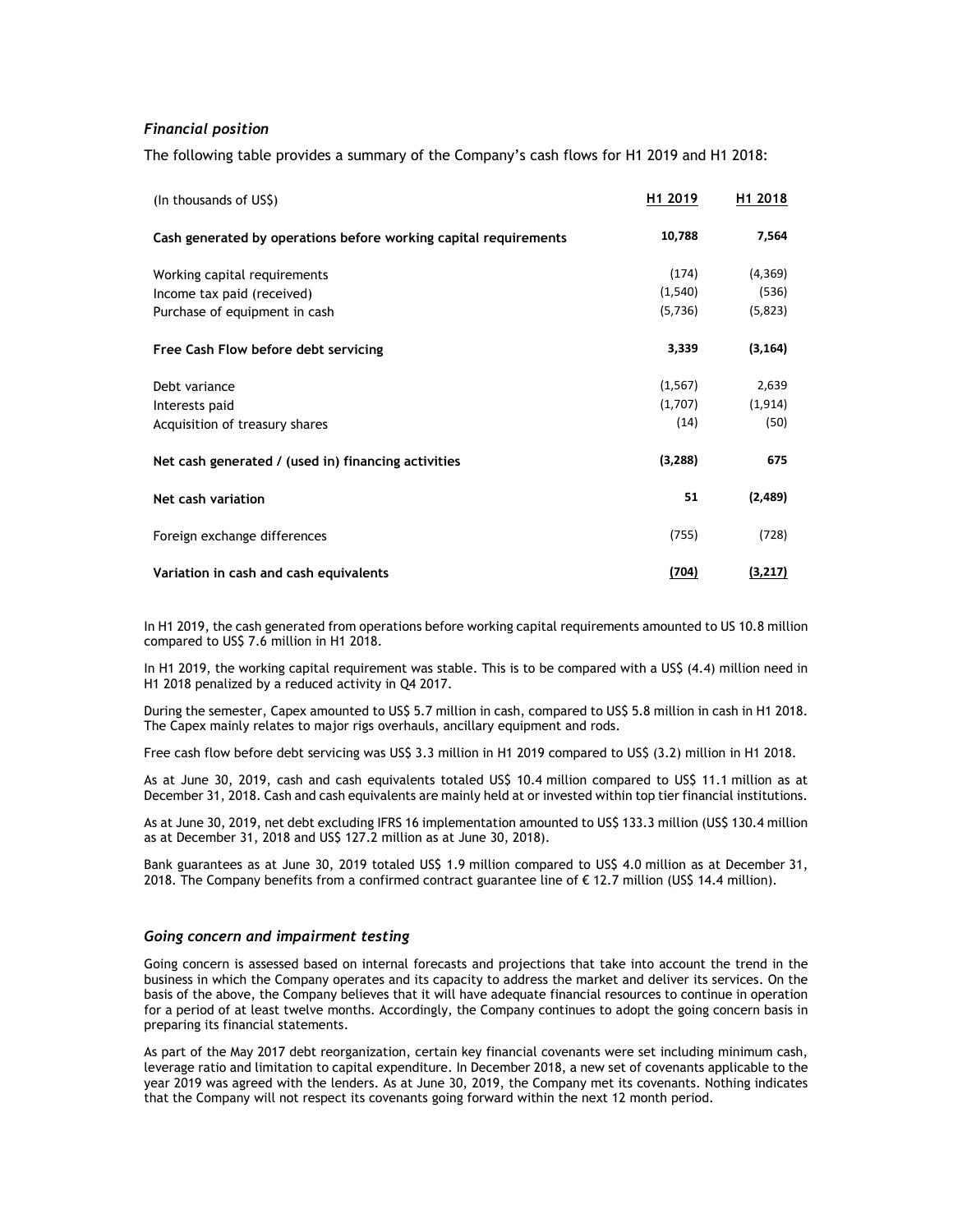## *Currency exchange rates*

The exchange rates for the periods under review are provided in the Management's Discussion and Analysis of Q2 2019.

### *Non-IFRS measures*

EBITDA represents Net income before interest expense, income taxes, depreciation, amortization and non-cash share based compensation expenses. EBITDA is a non-IFRS quantitative measure used to assist in the assessment of the Company's ability to generate cash from its operations. The Company believes that the presentation of EBITDA is useful to investors because it is frequently used by securities analysts, investors and other interested parties in the evaluation of companies in the drilling industry. EBITDA is not defined in IFRS and should not be considered to be an alternative to Profit for the period or Operating profit or any other financial metric required by such accounting principles.

Net debt corresponds to the current and non-current portions of borrowings and the consideration payable related to acquisitions, net of cash and cash equivalents.

Reconciliation of the EBITDA is as follows:

| (In thousands of US\$)<br>(unaudited)      | 02 2019      | 02 2018 | H <sub>1</sub> 2019 | H1 2018  |
|--------------------------------------------|--------------|---------|---------------------|----------|
|                                            | 2.979        | 1.044   | 2.053               | (1, 156) |
|                                            | 4.320        | 4.106   | 8.645               | 8.519    |
| Non-cash employee share-based compensation | 45           | 44      | 90                  | 89       |
|                                            | <u>7,344</u> | 5.193   | 10.788              | 7,451    |

IFRS 16 implementation had a positive impact on H1 2019 EBITDA for an amount of US\$ 544 thousand.

## *Outlook*

The Company's business strategy is to actively prepare for the next growth phase of the metallic commodities cycle in the best possible conditions through the development and optimization of its services offered across its range of geographical regions, industry sectors, commodities and customers. The Company expects it will execute its strategy primarily through organic growth in the near future.

#### *Conference call and webcast*

On July 29, 2019, Company Management will conduct a conference call at 11:00 am ET to review the financial results. The call will be hosted by Daniel Simoncini, Chairman and co-CEO, and Jean-Pierre Charmensat, co-CEO and CFO.

You can join the call by dialing 1-888-231-8191 or 1-647-427-7450. You will be put on hold until the conference call begins. A live audio webcast of the Conference Call will also be available through:

https://event.on24.com/wcc/r/2055511/F69FCAD35099EFAA1ED9F68450A1DD70

An archived replay of the webcast will be available for 90 days.

## **About Foraco International SA**

Foraco International SA (TSX: FAR) is a leading global mineral drilling services company that provides a comprehensive and reliable service offering in mining and water projects. Supported by its founding values of integrity, innovation and involvement, Foraco has grown into the third largest global drilling enterprise with a presence in 22 countries across five continents. For more information about Foraco, visit www.foraco.com.